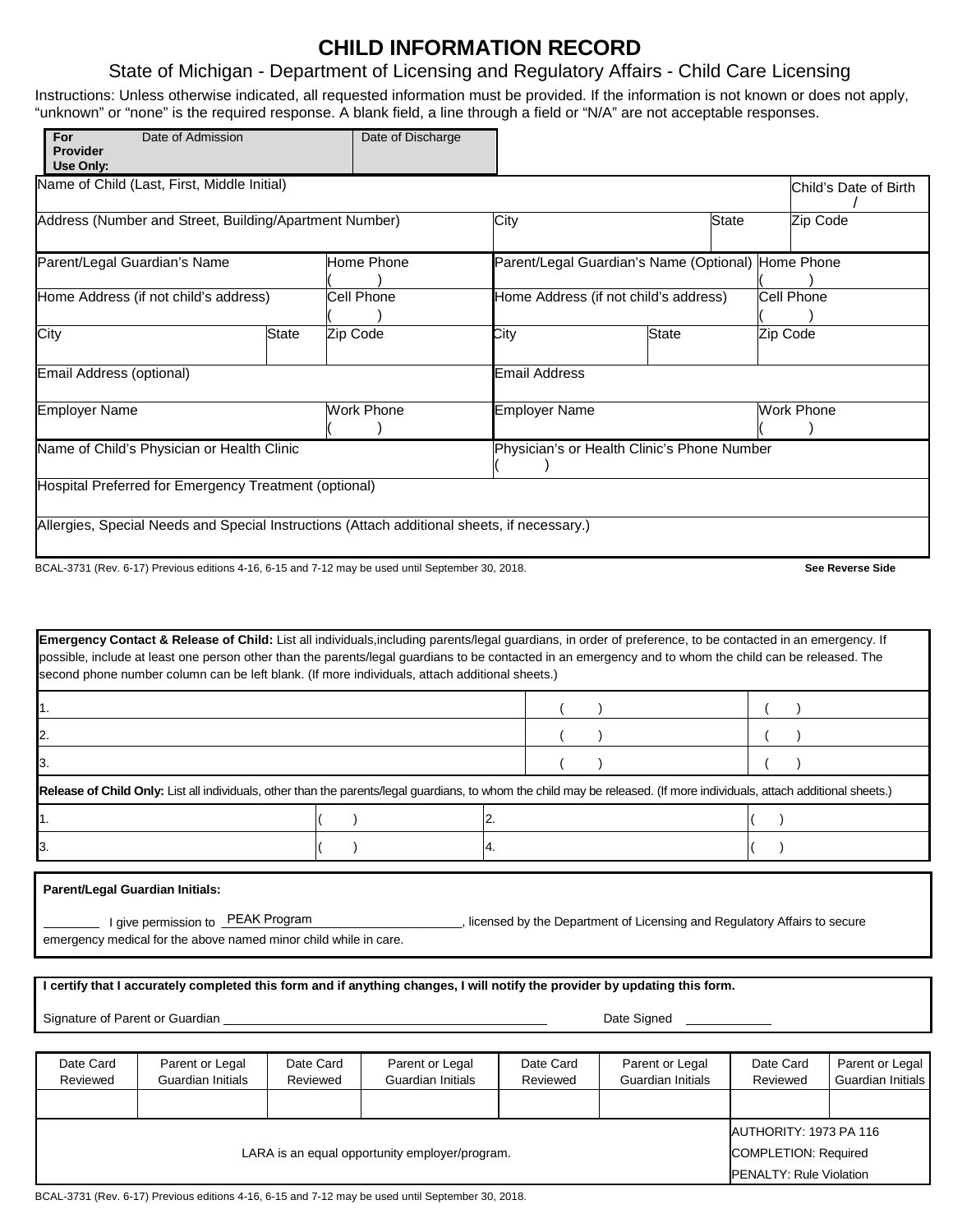

## **Child Immunization Documentation**

Child's Name Date of Birth

 $\Box$  My child is a student at Mount Pleasant Public Schools and his/her immunizations are up to date and records are on file at his/her school.

\_\_\_\_\_\_\_\_\_\_\_\_\_\_\_\_\_\_\_\_\_\_\_\_\_\_\_\_\_\_\_\_\_ \_\_\_\_\_\_\_\_\_\_\_\_\_\_\_\_\_\_\_

- $\Box$  My child is NOT a student at Mount Pleasant Public Schools and his/her immunizations are up to date and I will provide a copy of his/her immunizations to PEAK.
- $\Box$  I am exercising my option to refuse immunizations and am providing a certified State of Michigan Immunization Waiver Form with a revision date of January 1, 2015, which includes the county health department stamp and signature of the authorizing agent.

# **Confirmation of Good Health**

Parents/Guardians of school-age children shall provide a signed statement that the child is in good health. Activity restrictions shall be noted below. Also, please identify any special needs and/or information you would like to communicate to staff as it relates to your child participating in PEAK. Please check all that apply to participant:

Allergies (specify) \_\_\_ Asperger's Disorder Attention Deficit Disorder \_\_\_ Autism \_\_\_ Behavioral Disorder Cerebral Palsy Diet Restrictions (specify)



#### **If none, please state "None".**

\_\_\_\_\_\_\_\_\_\_\_\_\_\_\_\_\_\_\_\_\_\_\_\_\_\_\_\_\_\_ \_\_\_\_\_\_\_\_\_\_\_\_\_\_\_\_\_\_\_\_\_\_\_\_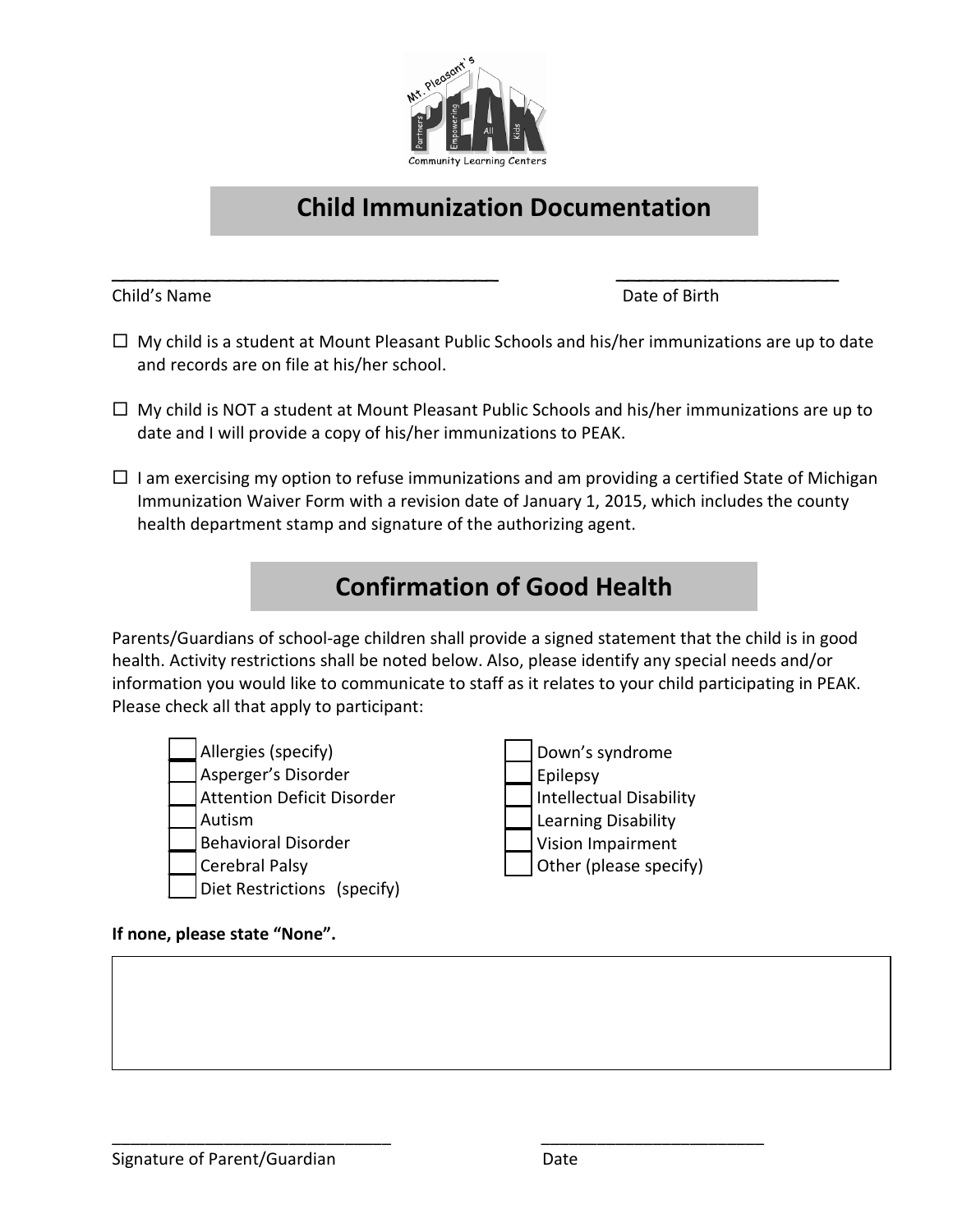#### **PARENT NOTIFICATION OF THE LICENSING NOTEBOOK** Child Care Organizations Act, 1973 Public Act 116 **Michigan Department of Human Services**

All child care centers must maintain a licensing notebook which includes all licensing inspection reports, special investigation reports and all related corrective action plans (CAP). The notebook must include all reports issued and CAPs developed on and after May 27, 2010 until the license is closed.

- This center maintains a licensing notebook of all licensing inspection reports, special investigation reports and all related corrective action plans.
- The notebook will be available to parents for review during regular business hours.
- Licensing inspection and special investigation reports from at least the past two years are available on the Bureau of Children and Adult Licensing website at **[www.michigan.gov/michildcare](http://www.michigan.gov/michildcare)**.

---------------------------------------------------------------------------------------------------------------------------------------------------------

#### **SCHOOL PLAYGROUND**

Children attending school-age child care programs operating in school buildings approved by the Michigan Department of Education are allowed to use the school's outdoor play area. The school play area and equipment is not required to comply with child care licensing rules.

#### **CENTER POLICIES & EXPECTATIONS**

I have been provided with a copy of the PEAK program policies and expectations. Online access is also available at [www.mt-pleasant.org/PEAK.](http://www.mt-pleasant.org/PEAK) ------------------------------------------------------------------------------------------------------------------------------------------------------------

#### **SUNSCREEN**

I give permission for PEAK staff to assist my child with the application of sunscreen (that I have provided) throughout the day. Sunscreen will not be applied to broken skin or if a skin reaction has been observed. Sunscreen bottles must be labeled with the child's name.

#### **TRANSPORTATION**

------------------------------------------------------------------------------------------------------------------------------------------------------------

I agree to allow my child to be transported by Mt. Pleasant Public School buses or I-Ride as part of off-site field trip transportation. Parents will be given prior notification of all field trips. In case of emergency, children may be transported to a safe site using above MPPS or I-Ride buses.------------------------------------------------------------------------------------------------------------------------------------------------------------

Please sign below to indicate that you have read and understand the above statements.

I have read the above statement issued by the The PEAK Program

Child(ren)'s Name(s)

Parent Name

Parent Signature Date